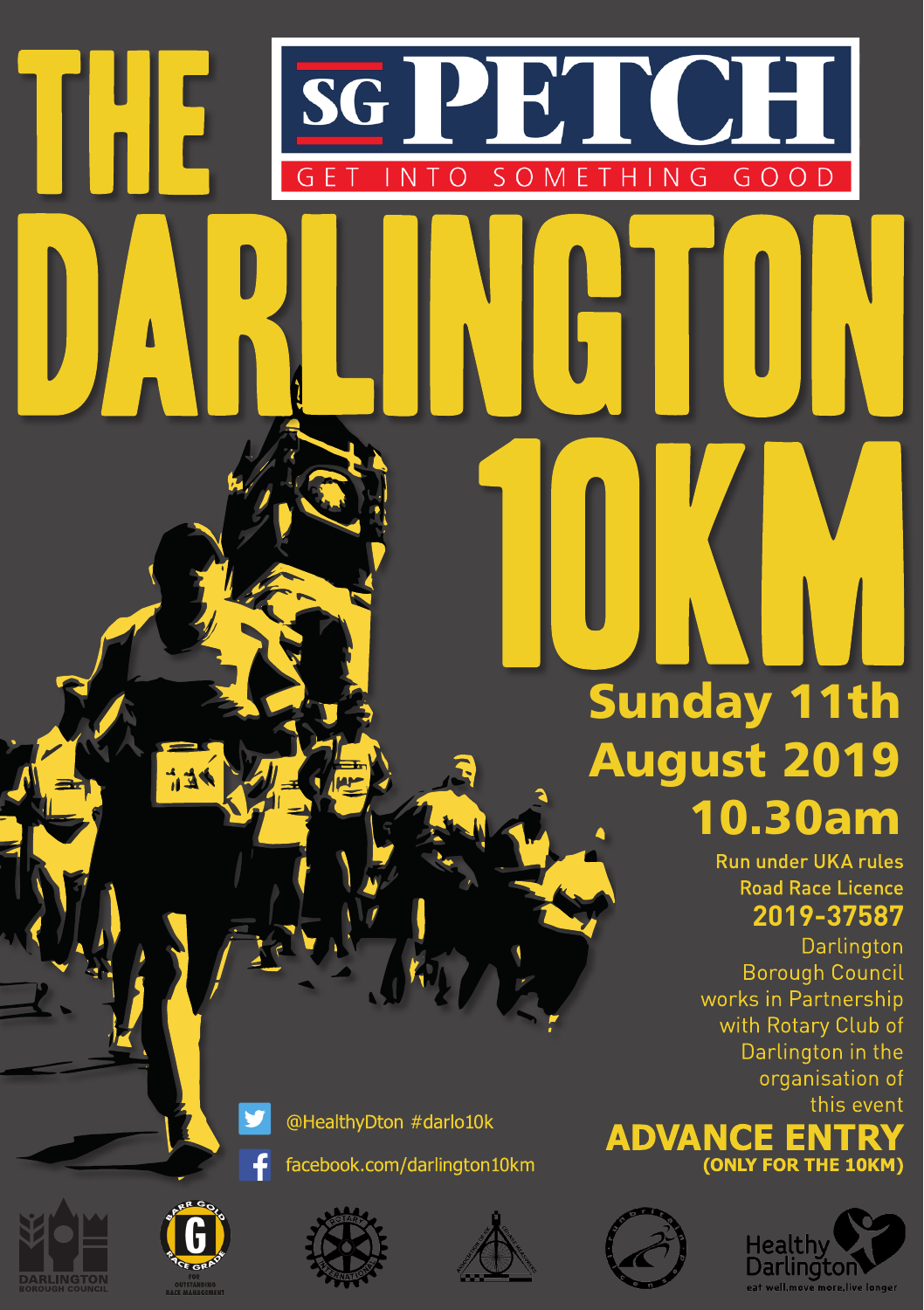## **OUR PRINCIPAL SPONSOR**



#### Darlington 10KM team happy to announce SG Petch as our new Principal Sponsor













## **CHARITY INFORMATION**



#### **Families & Conductive Education (FaCE) Children's Charity in Darlington**

The charity supports rehabilitation of children and young people with neurological motor disorders. Through our positive approach we provide Conductive Education and social opportunities to families living with the impact of disability. Being the only provider in the North East to offer Conductive Education sessions at home and fully tailored holiday intervention programmes for these children. These services are transforming the lives of young people, helping them to improve their functional independence and happily fulfil their potential.

**FITNESS** 



#### **Teresa's Hospice**

We are also delighted to continue our ongoing support to St Teresa's Hospice which has been providing free essential care in Darlington and the surrounding community for over 27 years.

## **TRAINING TIPS**

For training tips and advice on running in general go to www.runbritain.com. There is a 10-week training schedule on our website **www.healthydarlington.co.uk/10k** For further details on local running clubs go to www.quakersrunning.org.uk and www.darlingtonharriers.co.uk

## **ADVANCE ENTRY ONLY FOR THE 10KM**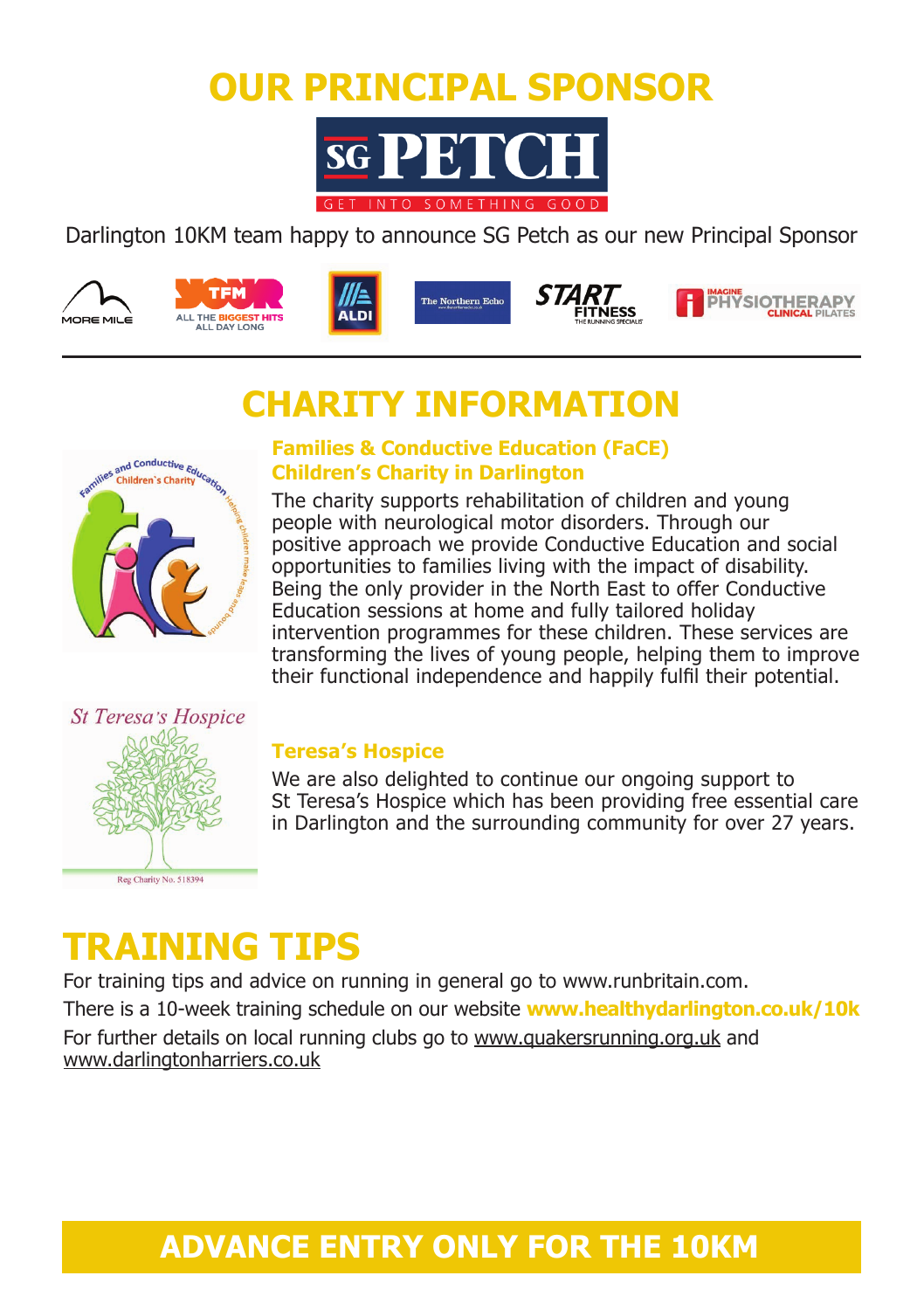## **EXTENSIVE PRIZE LIST**

#### **MEN'S AND WOMEN'S PRIZES**

| 1st prize to the value of | £600.00 |
|---------------------------|---------|
| 2nd prize to the value of | £350.00 |
| 3rd prize to the value of | £225.00 |
| 4th prize to the value of | £50.00  |
| 5th prize to the value of | £30.00  |
| 6th prize to the value of | £20.00  |

#### **MEN'S AND WOMEN'S TEAM PRIZES**

| (First 3 to count)           |        |
|------------------------------|--------|
| 1st 3 prizes to the value of | £30.00 |
| 2nd 3 prizes to the value of | £20.00 |
| 3rd 3 prizes to the value of | £15.00 |

#### **VETERAN PRIZES**

(Over 40 to over 80 for men and over 40 to over 80 for women). For the 1st and 2nd in each 5 year age category Value £20 and £15 each respectively (not otherwise a prizewinner).

#### **YOUNG ATHLETES CATEGORY**

There will be a young athletes category in the 10km and prizes will be awarded to 1st and 2nd in both boy and girl categories. Young athletes aged between 15 and 17 will be eligible.

#### **ALSO PRIZES FOR:**

An additional £150 in prize money is on offer for winning the race and setting a new course record. Available in both men's and women's races

#### **CURRENT RECORDS:**

- Dominic Shaw 30.02 (2017)
- Kate Avery 33.05 (2014)

#### **Prize vouchers supported by**



## **FAMILY FUN RUN (9.00am start)**

Even the smallest children are catered for with our Family Fun Run. It's a great opportunity for all the family to take part together. It's also a great warm up for mum or dad before the 10km! Souvenir medals for all participants. Entry is available on the day at The Dolphin Centre for the Fun Run or why not save time and enter in advance?

**To enter the fun run complete this form and either pay and hand it in to The Dolphin Centre or send it to The Dolphin Centre, Horse market, Darlington, DL1 5RP. Cheques to be made payable to Darlington Borough Council.**

### **3KM JUNIOR RUN (9.45am start)**

The junior 3k run has exceeded our expectations since its reintroduction in 2015 . The run is over an out-and-back road course for  $8 - 14$  year olds. Similar to the 10K all entrants are chip timed and receive a t-shirt and there are prizes for age categories. The race is also a great opportunity for local sport clubs, athletic or otherwise to raise funds for their club.

**Please note there is a separate entry form to complete for the junior 3K run, visit www.healthydarlington.co.uk/10k or enter online at https://bookitzone.com/DarlingtonRaces/X6jFFX**

## **RUN TIMING AND RESULTS**

Results will be available at **www.uktimers.net** and **www.ukresults.net**. Don't forget to include your mobile telephone number when you enter and you will receive a post race text with your race time and finishing position, at no additional cost.

## **ADVANCE ENTRY ONLY FOR THE 10KM**